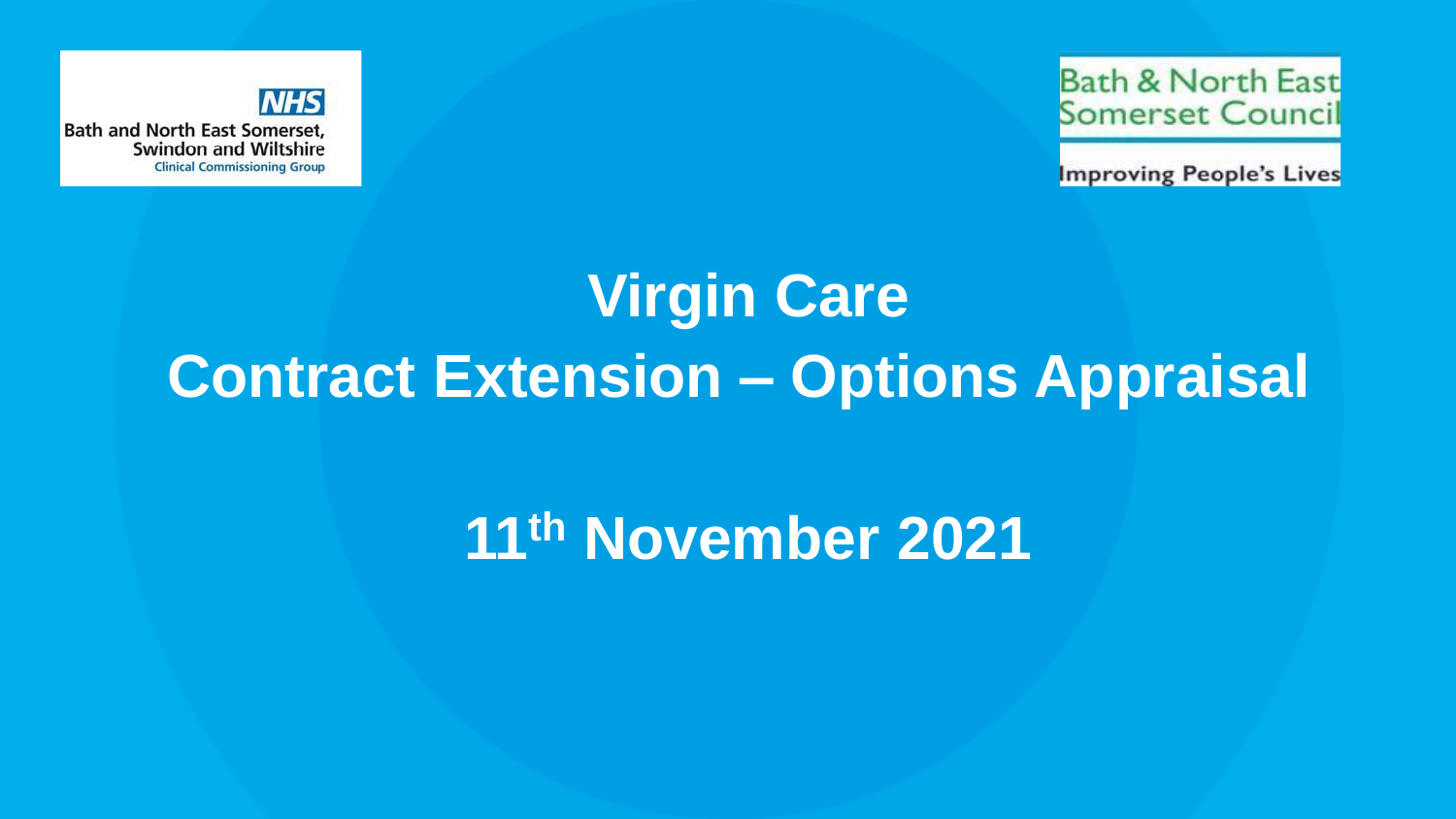## **Introduction**

- Joint commissioners B&NES, Swindon & Wiltshire Clinical Commissioning Group (BSWCCG) Governing Body and the Council
- 7 year contract 2017/18 to 2023/2024
- Option to extend by 3 years 2026/2027 (1 possible extension)
- Virgin Care would need to be notified of the decision to extend or not to extend the contract by no later than end of March 2022.

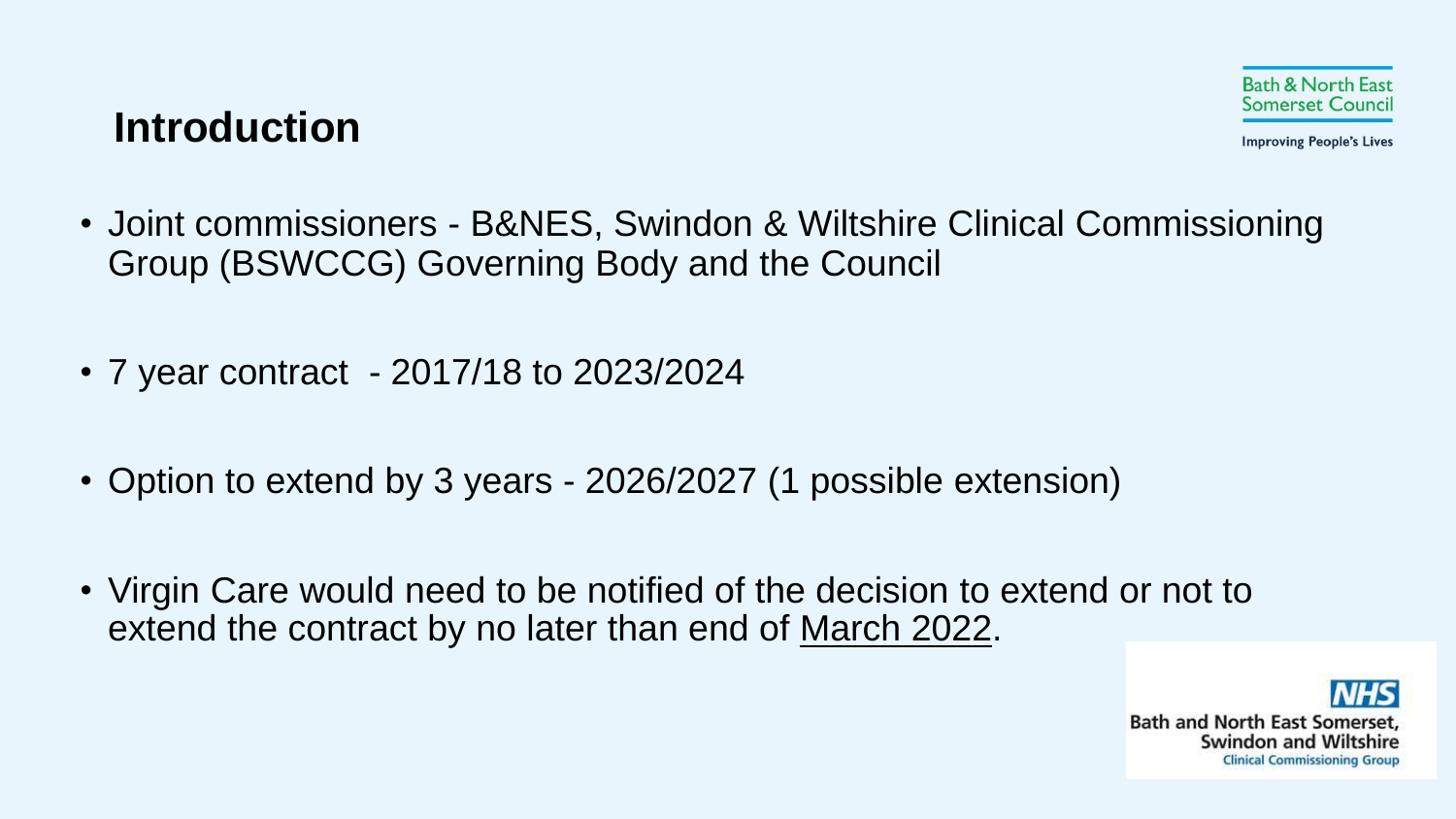# **Services that make up the joint contract**

| <b>CCG Health</b><br>Services | Services | Council and CCG   Council Services   Council Services   Council Services   Total<br>  for Adult Social   for Children<br><b>Care</b> | for Public Health   Community | Services |
|-------------------------------|----------|--------------------------------------------------------------------------------------------------------------------------------------|-------------------------------|----------|
| 28                            |          |                                                                                                                                      |                               | 52       |

| Services directly delivered   Services delivered by | Virgin Care and Sub | Services delivered by a |
|-----------------------------------------------------|---------------------|-------------------------|
| by Virgin Care                                      | Contractors         | <b>Sub Contractor</b>   |
| 36                                                  | 6                   | 10                      |

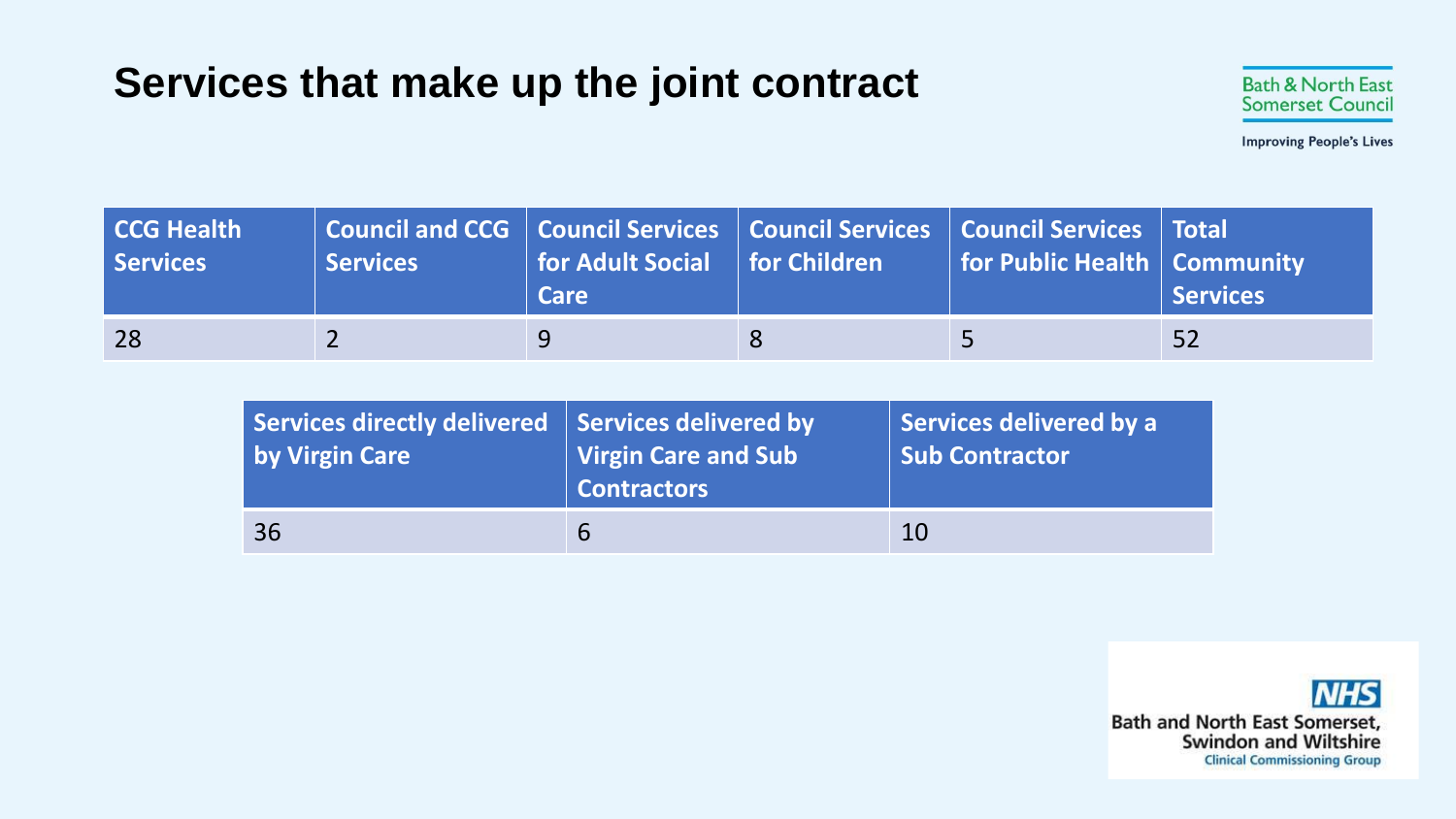### **Financial Value of the Contract**

- Virgin Care's original bid planned for overspends in the early years
- Addressed through transformation efficiencies of 1%, to include reinvestment
- In 2017/18 the contract was £1.2 million overspent
- In 2018/19 the contract was £1.4 million overspent
- In 2019/20 the contract was £0.7 million overspent
- In 2020/21 a contract underspend of £0.3 million is confirmed
- For 2021/22 Virgin Care: forecast a balanced position
- *Please note, the above information excludes any impact of Covid-19 funding*
- There is no financial penalty to be incurred by commissioners if the decision is taken to not extend
- Initial dialogue with VC supportive of 3 year extension on existing terms
- Open to removal of a small number of services



**Improving People's Lives** 

**Bath and North East Somerset** Swindon and Wiltshire **Clinical Commissioning Group**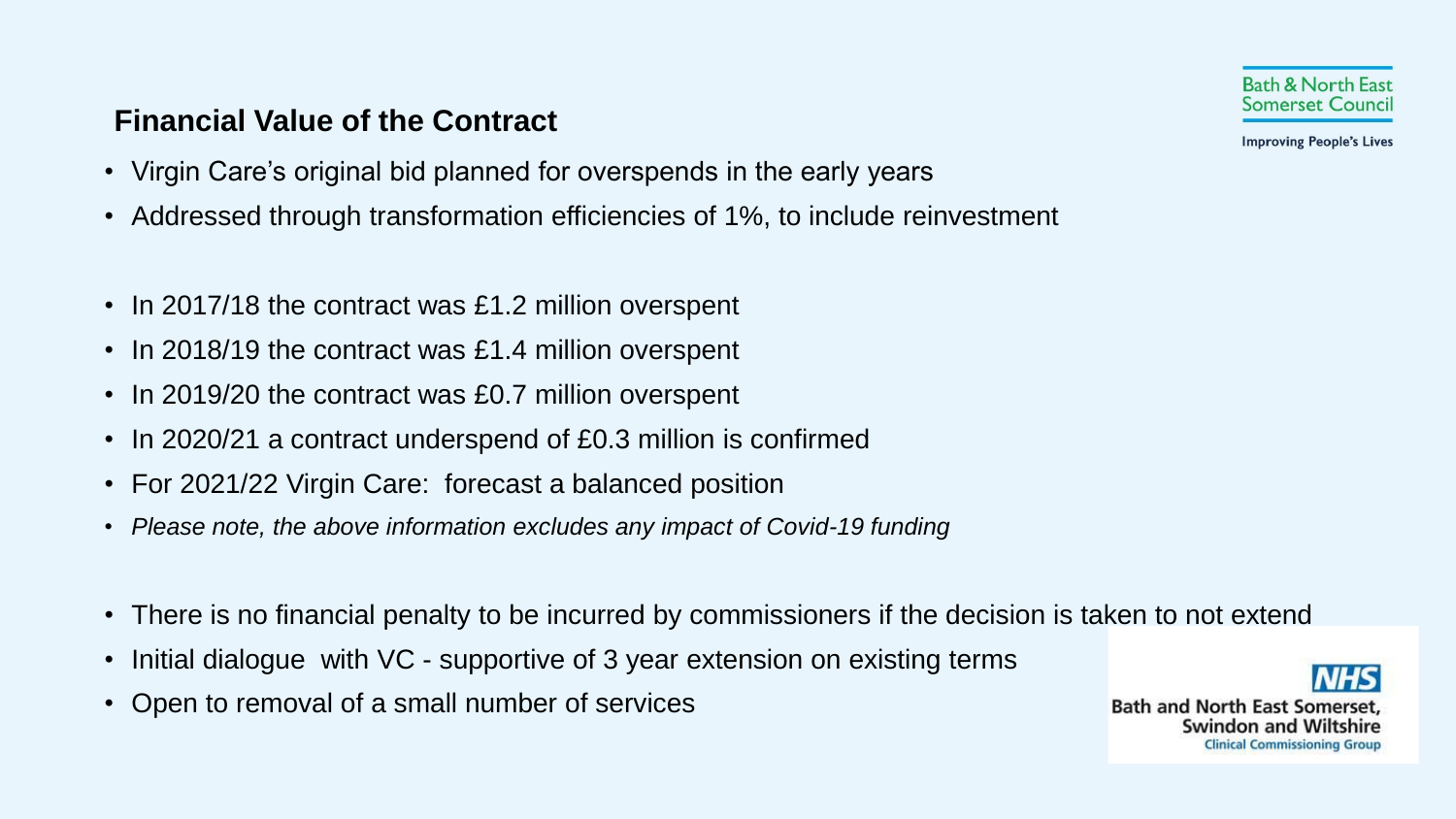### **Financial Value of the Contract**

- The annual value of the contract at year 5 (2021/22) is £54m, contributions as follows: **From Preople's Lives** 
	- $\circ$  CCG  $E28,147m$
	- o Council £21, 930m
	- o Better Care Fund E4, 471m
- The Council funding is *fixed* with cost increases managed through Virgin Care's savings plans
- The CCG and Better Care funding is subject to NHS annual uplifts applicable to provider contracts

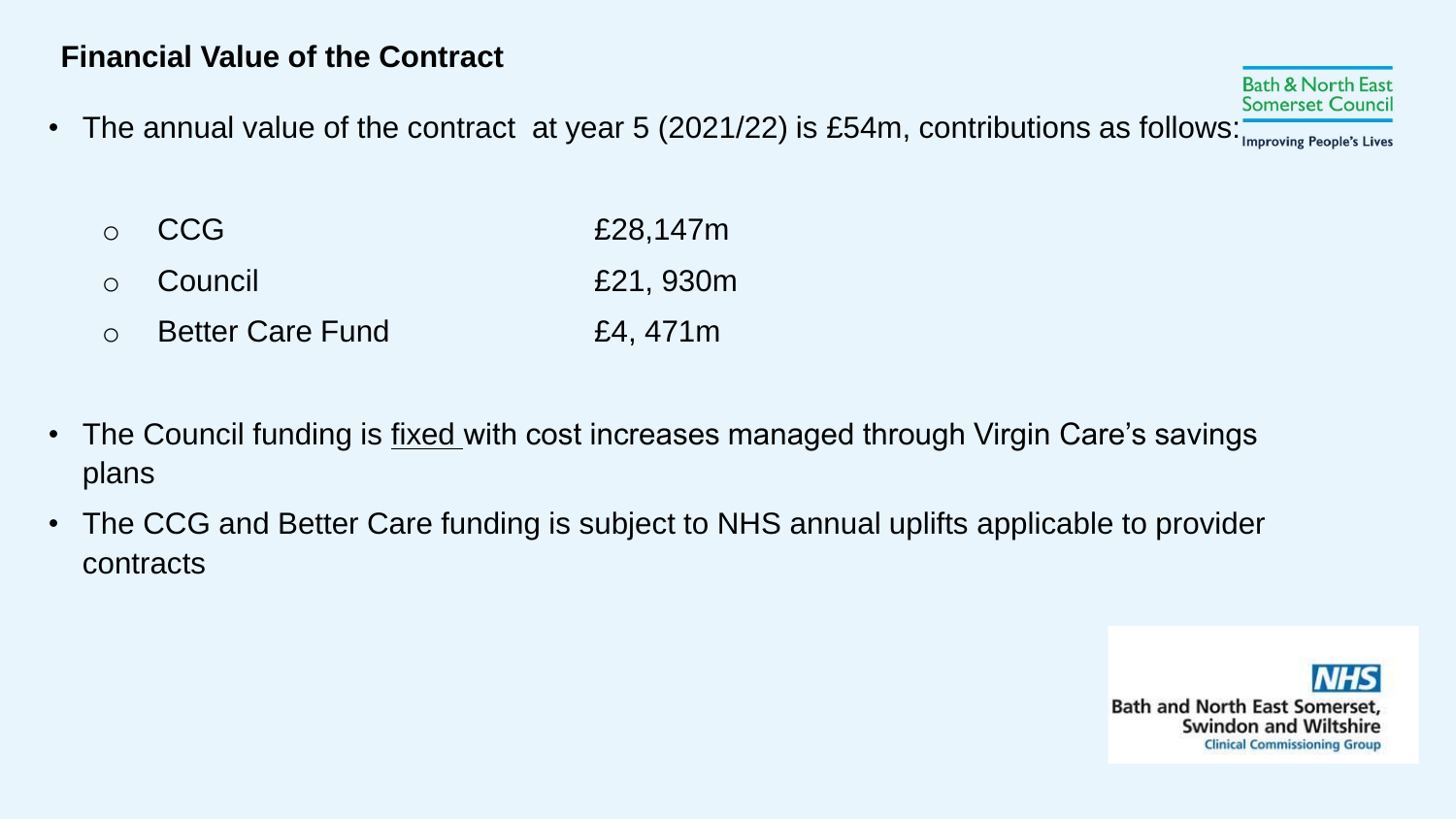### **Performance over the lifetime of the Contract**

- Overall, the services provided by VC and their sub-contractors are well delivered against the agreed service specification
- Changes put in place to the benefit of residents and to improve our partnership working with other health and social care partners.
- Robust governance and review arrangements in place regularly liaison Virgin Care senior management
- Examples of services that are well delivered and have delivered improvements include:
	- **Community Stroke and Neurological Service**
	- **District Nursing**
	- **Public Health**
	- **Children's Community Health Services (Universal and Specialist)**
	- **Care Co-ordination Centre**
	- **Integrated Care Record**
	- **Community Wellbeing Hub**

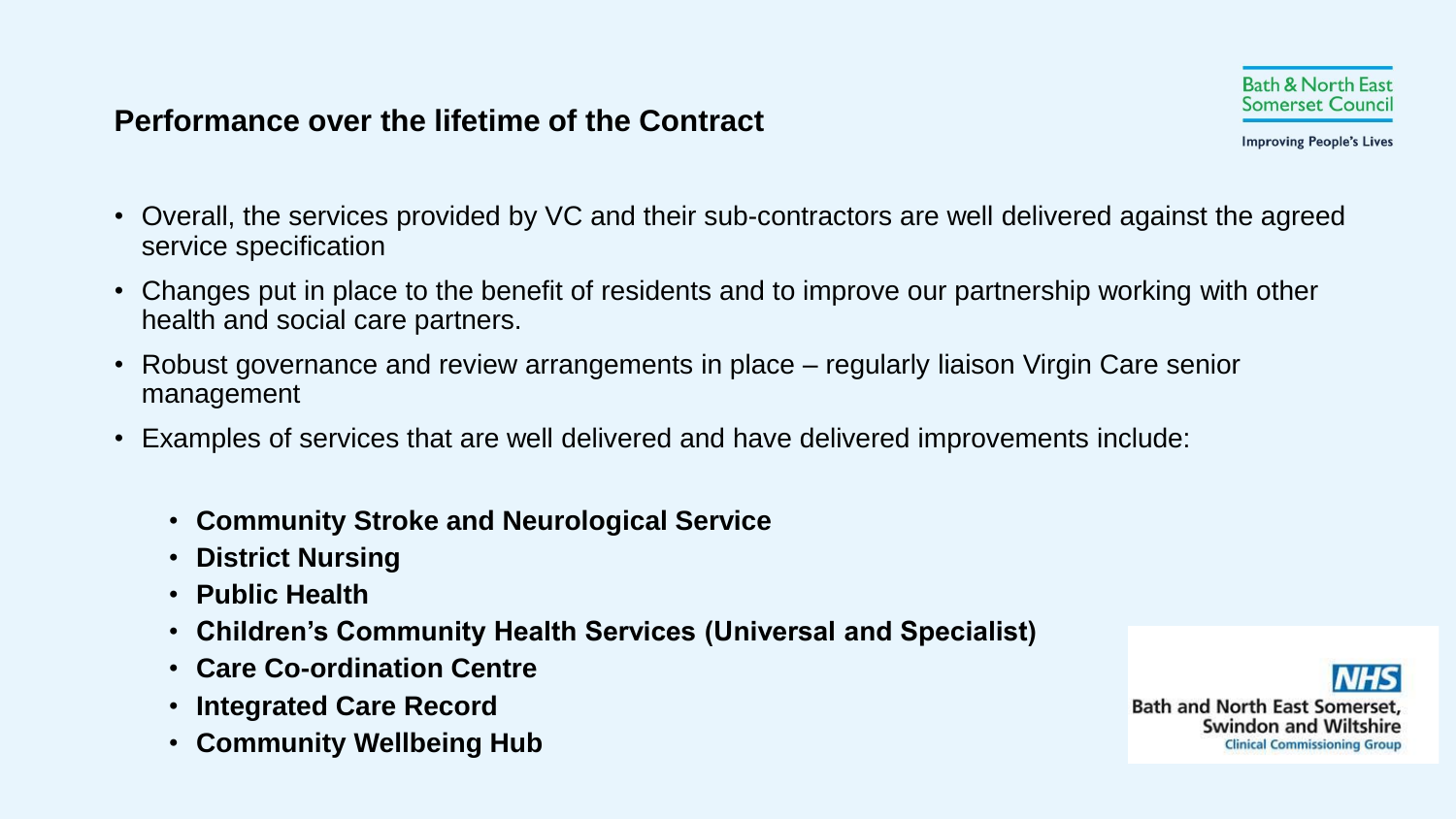# **Service Areas Identified for Development**



- A small number of services are experiencing challenges
- COVID-19 route cause in some cases:
- $\triangleright$  limiting how services are delivered
- ➢ temporarily closing some services
- $\triangleright$  changing demand patterns
- Impact upon CCG and Council KPIs and
- in maintaining flow through the health and social care system:
- 1. NHS Constitution standards Referral to treatment (RTT)
- 2. NHS Constitution standards **Diagnostics**
- *3. Adult Social Care Assessment and Review waiting times*
- 4. Community Hospital Length of Stay
- 5. District Nursing
- *6. Reablement*
- 7. Continuing Health Care

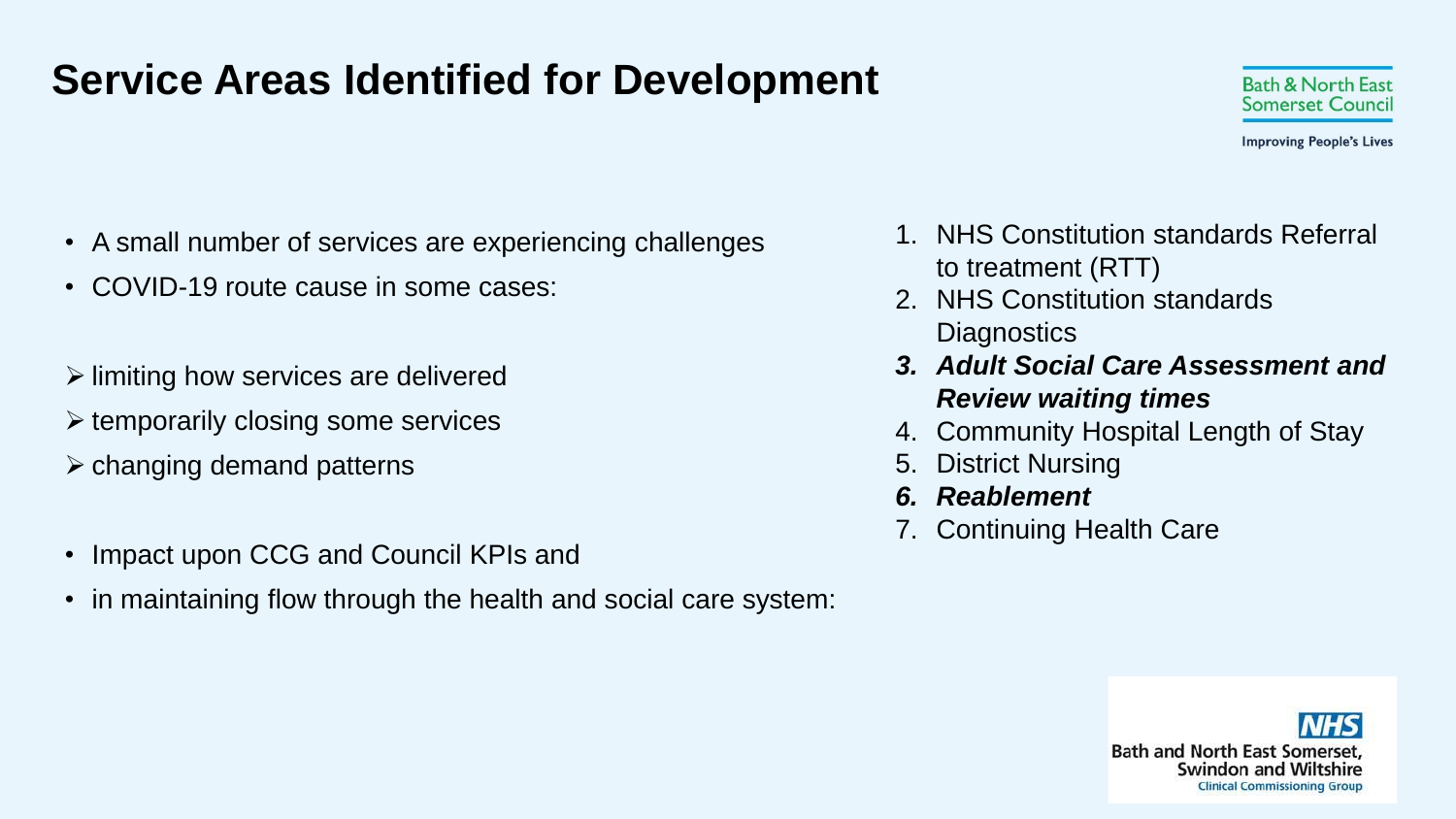### **Options Appraisal**

**Improving People's Lives** 

• **Option 1: Extend** the contract term for the 3 year period (until 2026/27) on existing terms

- **Option 2: Do not extend** the contract for the 3 year extension period and recommission community health care, social care and public health services
- **Option 3: Extend the contract term for the 3 year period (until 2026/27) but with identified services removed from block contract and/or improvement trajectories for identified services**

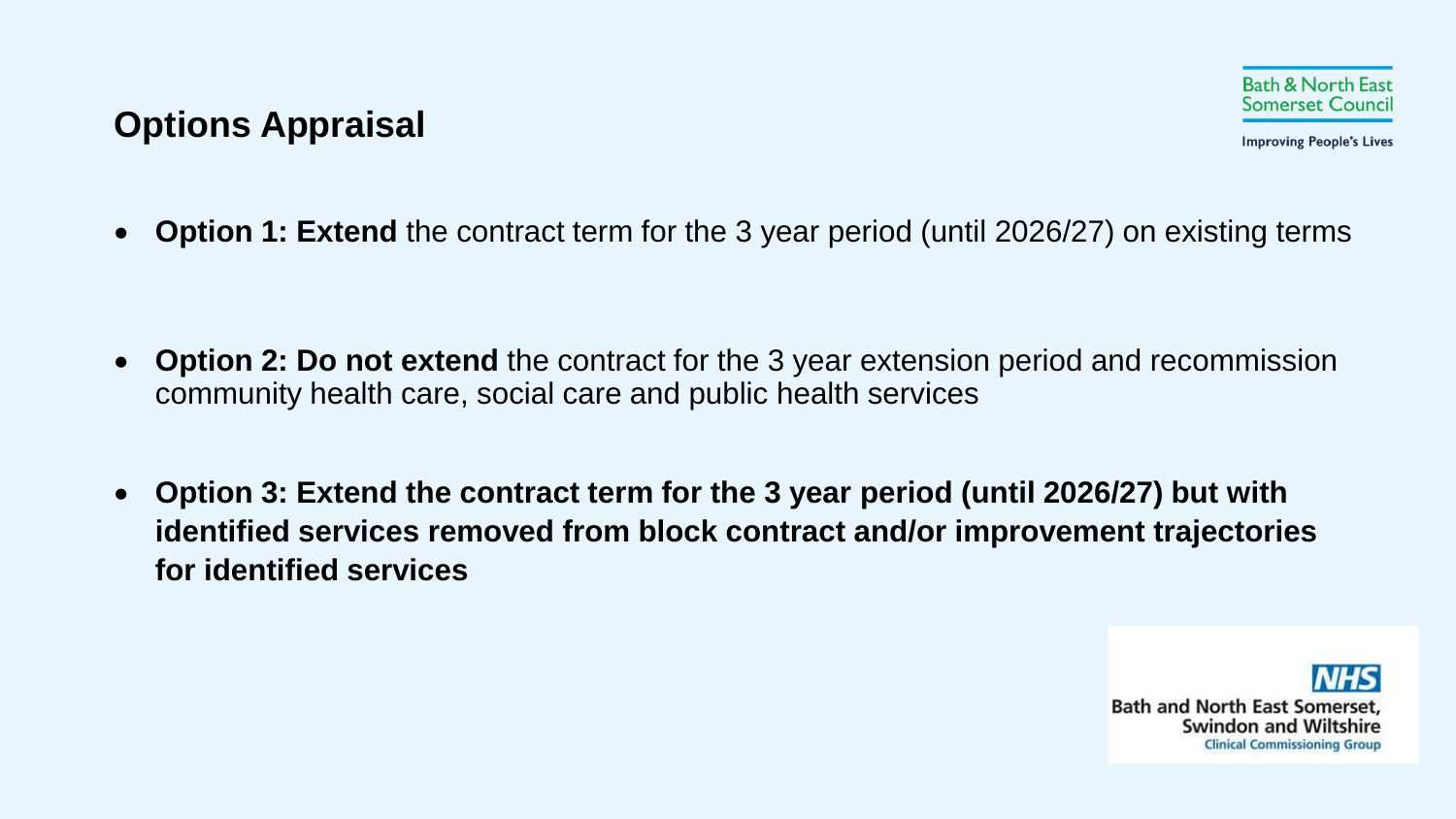### **Recommendation**

#### **Option 3:**

**Improving People's Lives** 

- extend the contract term for the 3 year period (until 2026/27)
- with the identified services removed from the block contract

#### **Rationale:**

- Overall, Virgin Care is a good provider and services have been delivered well
- There is recognition of where improvement is required and a commitment to make changes
- The system remains under considerable pressure from the impact of Covid-19
- Future demand and population needs as we emerge from the pandemic TBC
- Good alignment with our Corporate and Medium Term Financial Strategy, social care transformation plans
- A period of significant change for the NHS and social care systems new Integrated Care System (April 2022)